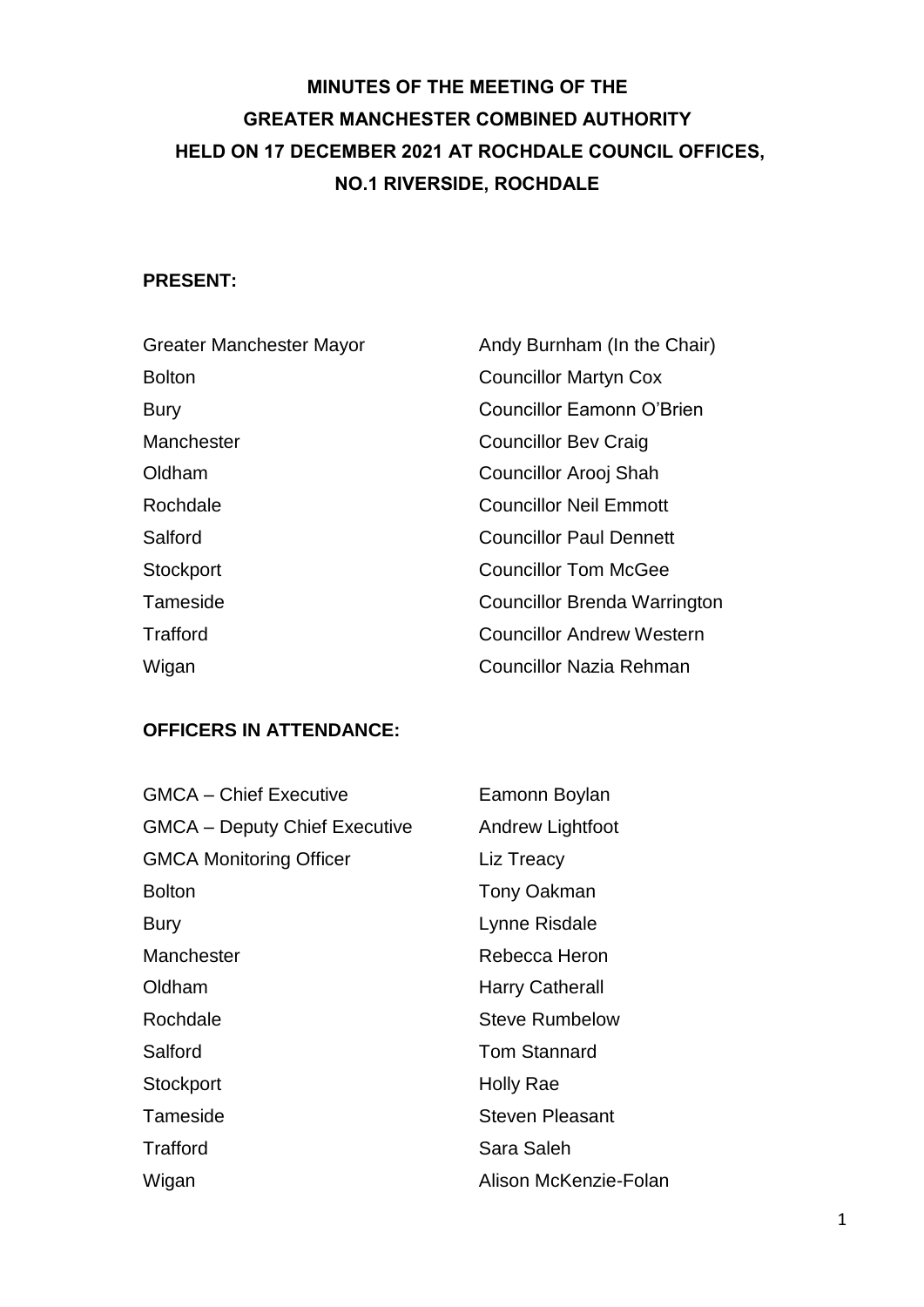| Office of the GM Mayor | <b>Kevin Lee</b>      |
|------------------------|-----------------------|
| <b>GMCA</b>            | Sylvia Welsh          |
| <b>GMCA</b>            | Nicola Ward           |
| <b>GMCA</b>            | Ross Macrae           |
| <b>GMCA</b>            | James Killan          |
| <b>TfGM</b>            | <b>Steve Warrener</b> |
| <b>TfGM</b>            | Simon Warburton       |
|                        |                       |

#### **GMCA 224/21 APOLOGIES**

#### **RESOLVED/-**

That apologies be received and noted from Councillor Elise Wilson (Councillor Tom McGee attending), Councillor David Molyneux (Councillor Nazia Rehman attending), Deputy Mayor for Police, Fire and Crime Bev Hughes, Geoff Little (Lynne Risdale attending), Pam Smith (Holly Rae attending), and Joanne Roney (Rebecca Heron attending).

#### **GMCA 225/21 CHAIRS ANNOUNCEMENTS AND URGENT BUSINESS**

The GM Mayor, Andy Burnham, opened the meeting with an update on the outcome of an inspection from Her Majesty's Inspectorate of Constabulary and Fire and Rescue Services that had assessed Greater Manchester Fire and Rescue's (GMFRS) effectiveness, efficiency and workforce support. The report had concluded that the service had made improvements since its last inspection, especially in its workforce management, and that its response to fires was good. However, further improvement was still required in some areas, and it was noted that work had been underway preceding the inspection to address some of the issues contained within the report, particularly around the service's ability to respond to marauding terrorist attacks.

Updates relating to the Greater Manchester Gender Based Violence Strategy were also provided. The strategy had been created following the tragic high-profile deaths of Sarah Everard and Sabina Nessa and it sought to enhance women and girls' safety. The first meeting of Greater Manchester's Gender Based Violence Board had taken place and had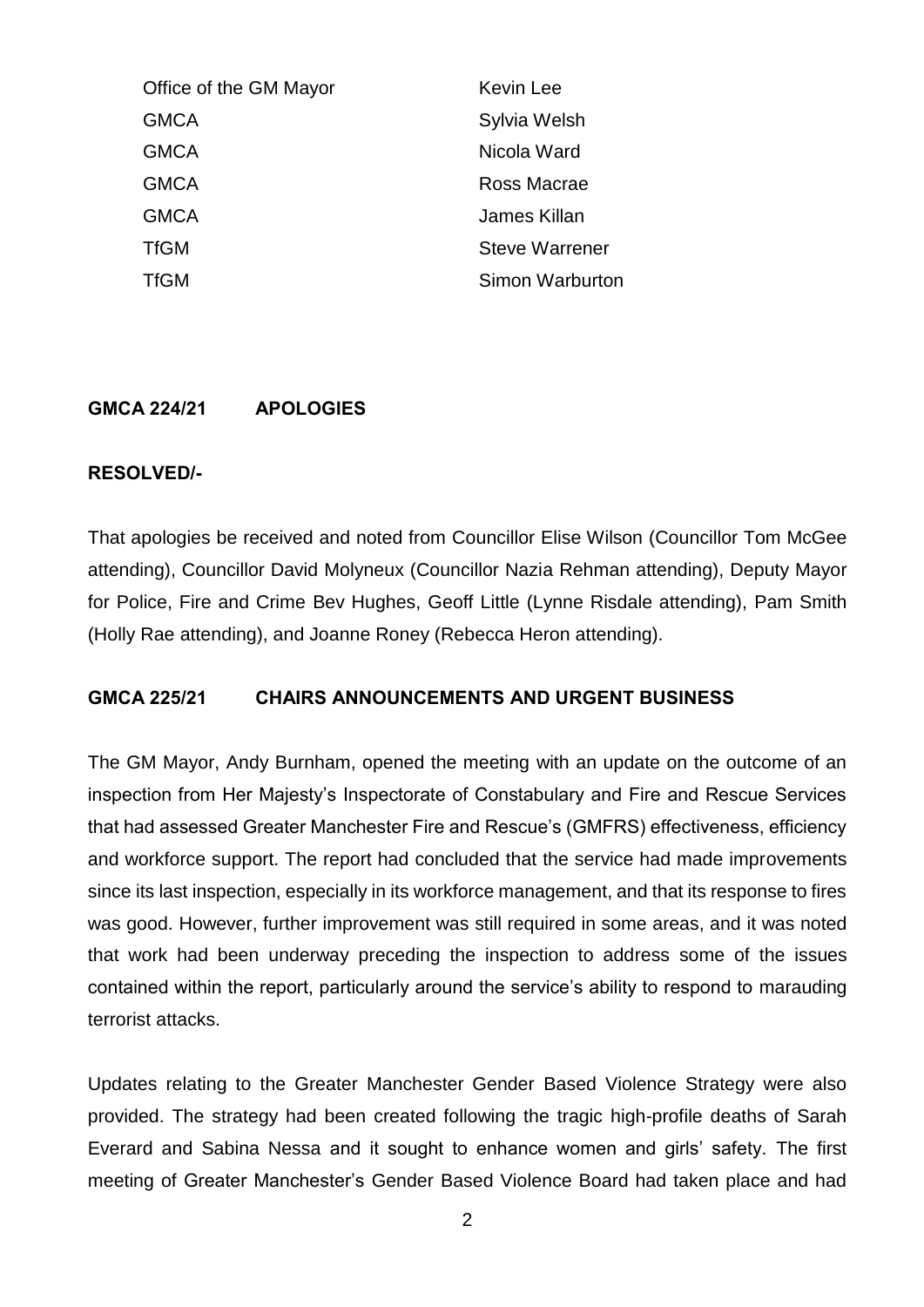brought together a range of stakeholders who would work to support survivors of genderbased violence. A new #IsThisOk campaign video had been launched and had received over a million views in the 24 hours following its publication, receiving widespread praise for focusing on the harmful attitudes and behaviours that led to gender-based violence. Members welcomed the campaign, noting that the focus on preventing perpetrators from committing gender-based violence was a positive change from the usual focus on the steps that women and girls could take to protect themselves from it.

The campaign video was played for Members.

It was noted that this was Pam Smith's last meeting as a member of the GMCA and she would be commencing a new role as Chief Executive of Newcastle City Council at the start of 2022. Members reflected upon the great work that she had undertaken and the positive contributions that she had made to Stockport and Greater Manchester. Members gave their thanks to Pam and wished her well in her new role.

- 1. That the recently published HIMC report on Greater Manchester Fire and Rescue Service be noted, and recognition given that although improvements have been made, further work was required to ensure that the service could deliver strongly against all its performance measures.
- 2. That the GMCA's campaign #isthisok? to address gender-based violence, specifically in relation to the safety of women and girls be endorsed, noting the overdue conversation with all boys, lads and men to call out unacceptable behaviour and promote changing attitudes.
- 3. That Leaders and Chief Executives be requested to actively promote the #isthisok? campaign across their own Local Authorities and networks.
- 4. That thanks be recorded to Pam Smith, who was moving on from her position as Chief Executive of Stockport Council, for all her work on behalf of Greater Manchester recognising that GM was a different place as a result.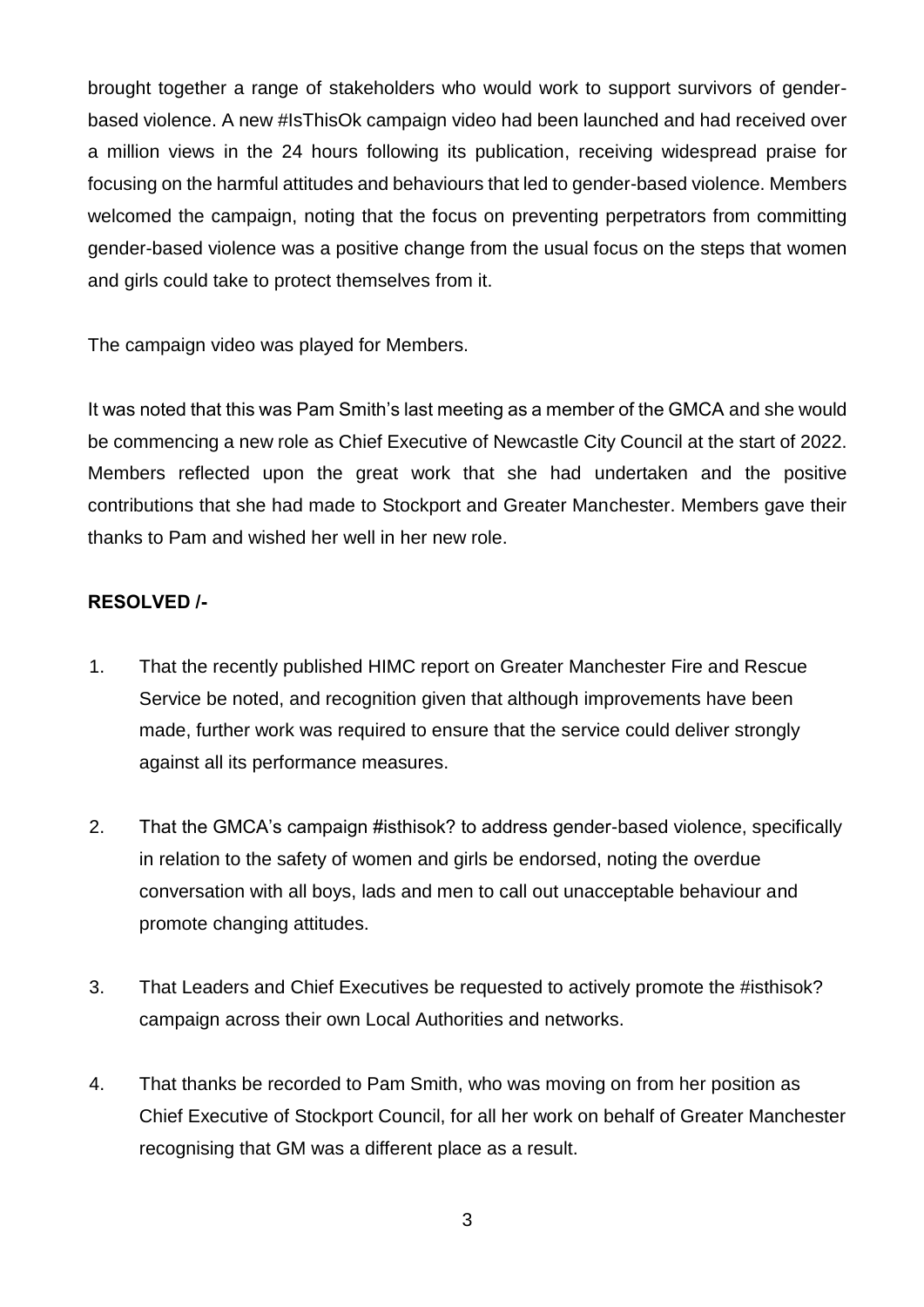#### **GMCA 226/21 DECLARATIONS OF INTEREST**

#### **RESOLVED /-**

There were no declarations of interest received in relation to any item on the agenda.

#### **GMCA 227/21 MINUTES OF THE GMCA MEETING HELD ON 26 NOVEMBER 2021**

#### **RESOLVED /-**

That the minutes of the GMCA meeting held on 26 November 2021 be approved.

## **GMCA 228/21 MINUTES OF THE GMCA AUDIT COMMITTEE HELD ON 30 NOVEMBER 2021**

#### **RESOLVED /-**

That the minutes of the GMCA Audit Committee meeting held on 30 November 2021 be noted.

# **GMCA 229/21 MINUTES OF THE OVERVIEW & SCRUTINY COMMITTEE MEETINGS IN DECEMBER 2021**

#### **RESOLVED /-**

That the minutes of the Housing, Planning & Environment Overview & Scrutiny Committee meeting held on the 9 December 2021, and the minutes of the Economy, Business Growth & Skills Overview & Scrutiny Committee meeting held on the 10 December 2021 be noted.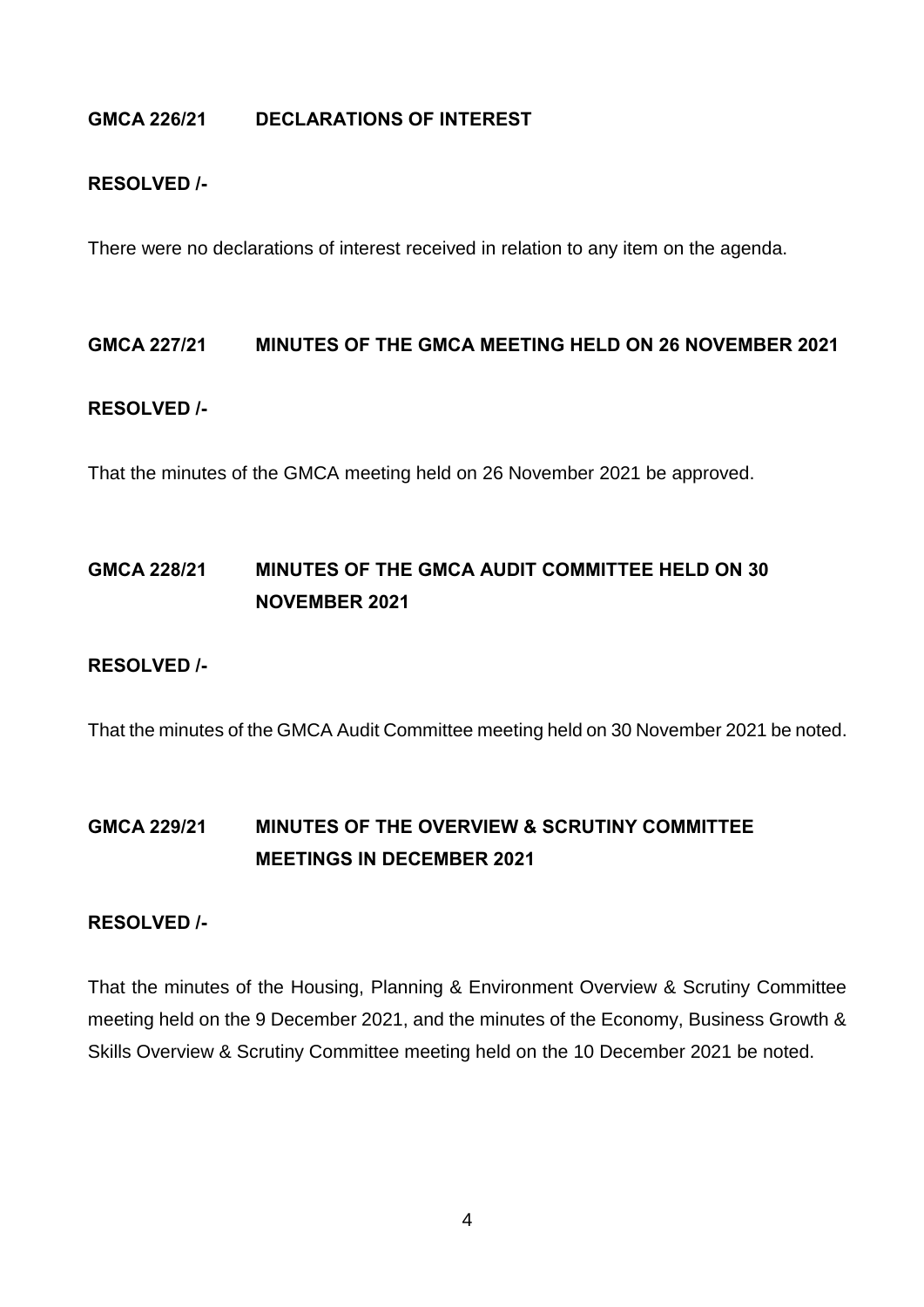# **GMCA 230/21 MINUTES OF THE GM TRANSPORT COMMITTEE HELD ON 10 DECEMBER 2021**

### **RESOLVED /-**

That the minutes of the GM Transport Committee meeting held on 10 December 2021 be noted.

## **GMCA 231/21 GMCA APPOINTMENTS UPDATE**

The GMCA Monitoring Officer took members through a report which updated several appointment changes received from GM Local Authorities in relation to GMCA Committees.

- 1. That the appointment of Cllr Bev Craig, Manchester, as a member of the GMCA be noted.
- 2. That the appointment of Salford City Mayor, Paul Dennett, by the GM Mayor, as the Deputy Mayor of the GMCA be noted and that it be noted that the Deputy Mayor was automatically appointed as a Vice Chair, under Part 5A, section 4, of the Constitution.
- 3. That the revised appointments made by the GM Mayor and Chief Executive Officer, GMCA & TfGM, to Portfolios for 2021/22 as below be noted.

| <b>Portfolio</b>         | <b>Lead Member</b> | <b>Lead Chief Executive</b> |
|--------------------------|--------------------|-----------------------------|
| Safe & Strong            | Bev Hughes         | Alison Mckenzie-Folan       |
| Communities              | (GMCA)             | (Wigan)                     |
| (Police and Fire)        |                    |                             |
|                          |                    |                             |
| <b>Green City Region</b> | <b>Neil Emmott</b> | Harry Catherall (Oldham)    |
|                          | (Rochdale)         |                             |
| Waste                    |                    | Eamonn Boylan (GMCA)        |
|                          |                    |                             |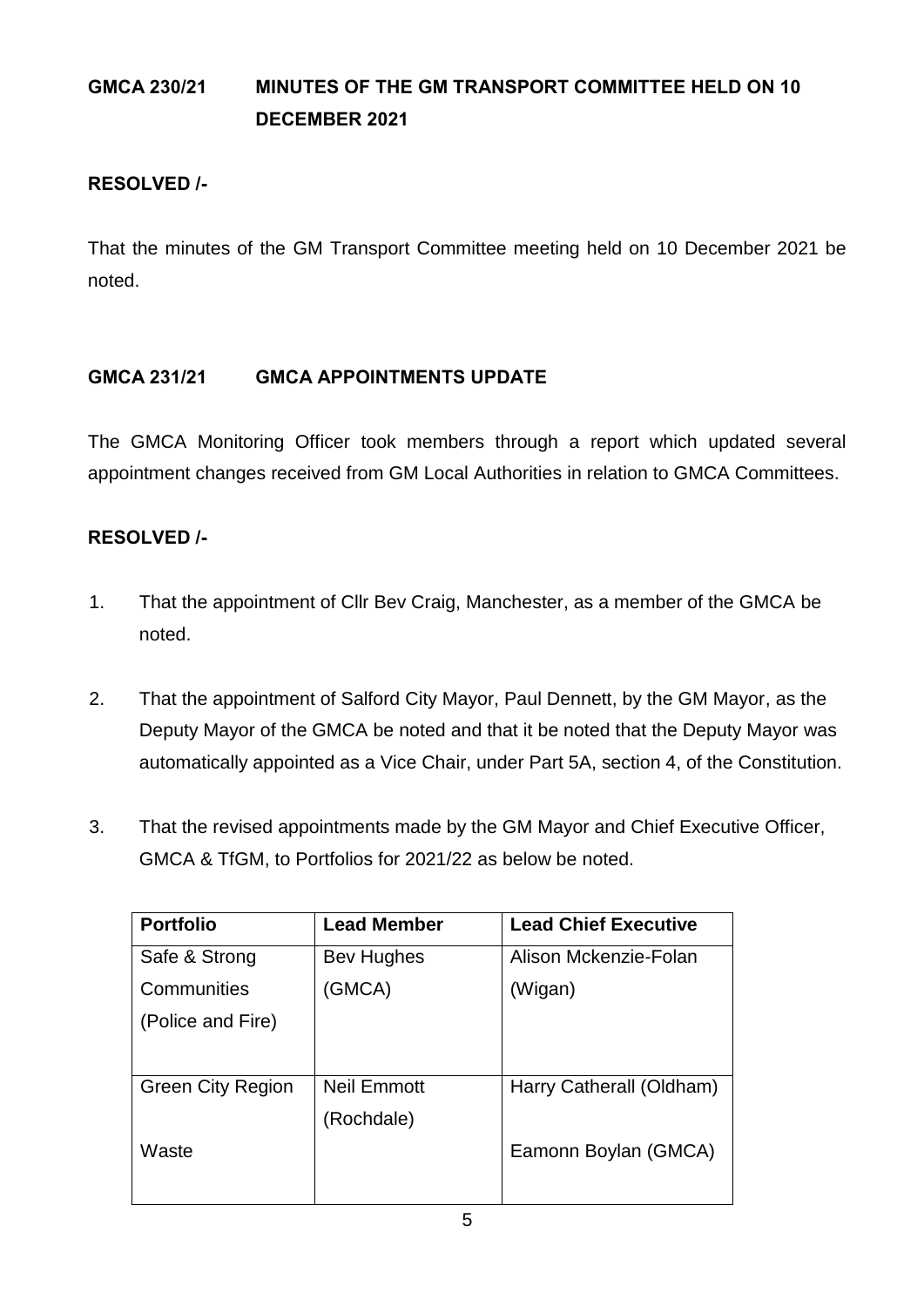| Economy &             | Elise Wilson          | Joanne Roney             |
|-----------------------|-----------------------|--------------------------|
| <b>Business</b>       | (Stockport)           | (Manchester)             |
|                       |                       | Mark Hughes (Growth      |
|                       |                       | $Co$ )                   |
| Housing,              | <b>Paul Dennett</b>   | <b>Steve Rumbelow</b>    |
| Homelessness &        | (Salford)             | (Rochdale)               |
| Infrastructure        |                       |                          |
|                       |                       |                          |
| Resources &           | David Molyneux        | Steve Wilson (GMCA)      |
| Investment            | (Wigan)               |                          |
|                       |                       |                          |
| Equalities, Inclusion | Arooj Shah            | Sara Todd (Trafford)     |
| & Cohesion            |                       |                          |
| Policy & Reform,      | Andy Burnham          | Eamonn Boylan (GMCA)     |
| Transport             | (GMCA)                | - Policy & Transport     |
|                       |                       |                          |
|                       |                       | Tony Oakman (Bolton) -   |
|                       |                       | Reform                   |
| Clean Air Zone        | <b>Andrew Western</b> | Eamonn Boylan (GMCA)     |
|                       | (Trafford)            | & Simon Warburton        |
|                       |                       | (TfGM)                   |
| Communities & Co-     |                       |                          |
| operatives            |                       | Andrew Lightfoot (GMCA)  |
|                       |                       |                          |
| Education, Skills,    | <b>Bev Craig</b>      | Tom Stannard (Salford) - |
| Work &                | (Manchester)          |                          |
| Apprenticeships       |                       |                          |
|                       |                       |                          |
| <b>Digital</b>        |                       |                          |
|                       |                       |                          |
| <b>Young People</b>   | Eamonn O'Brien        | <b>Steven Pleasant</b>   |
|                       | (Bury)                | (Tameside)               |
|                       |                       |                          |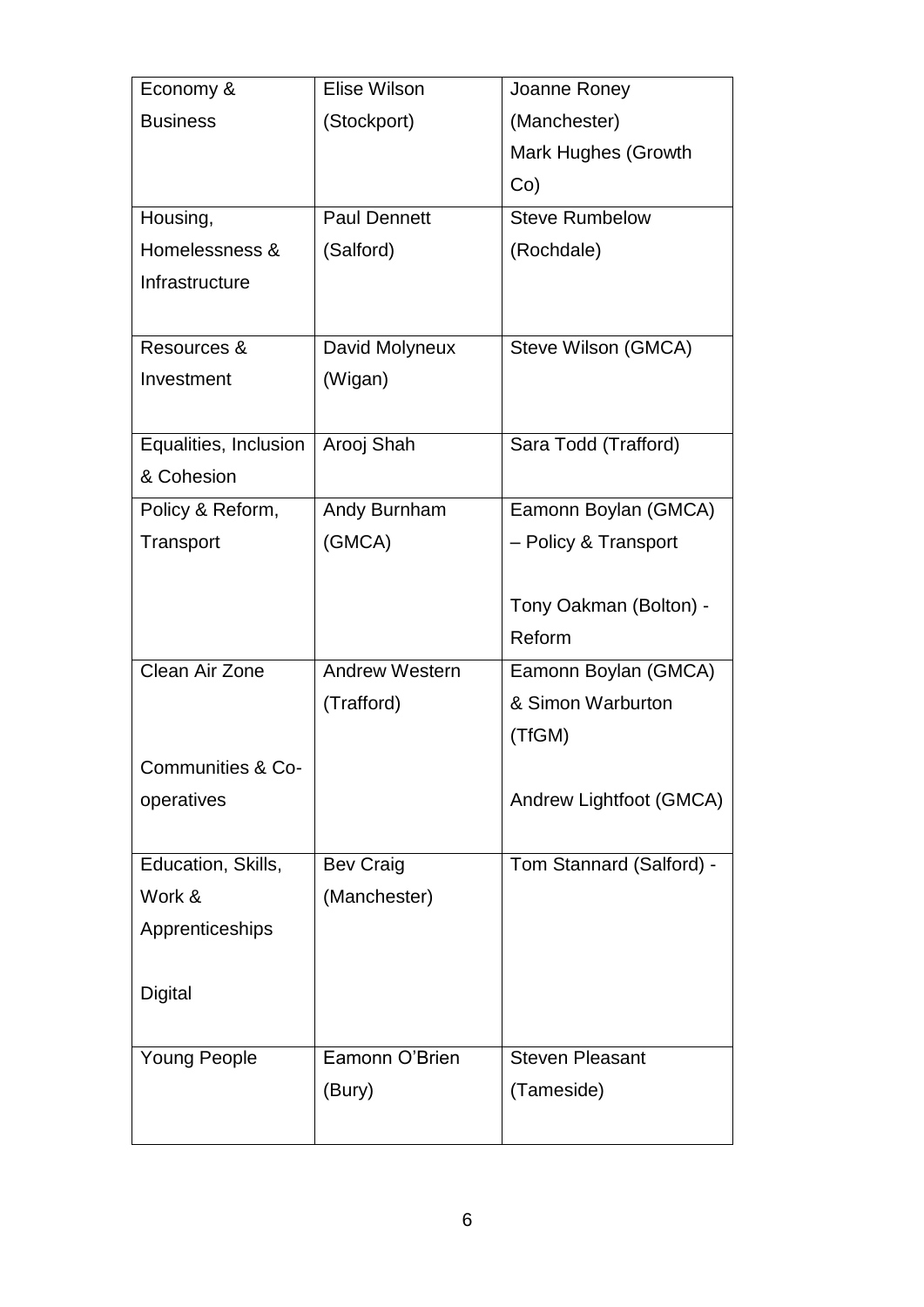| Culture             | Martyn Cox (Bolton)      | Alison McKenzie-Folan |
|---------------------|--------------------------|-----------------------|
|                     |                          | (Wigan)               |
| Healthy Lives &     | <b>Brenda Warrington</b> | Geoff Little (Bury)   |
| <b>Quality Care</b> | (Tameside)               |                       |

- 4. That Cllr Andrew Western be appointed to the GMCA Resources Committee.
- 5. That Cllr Bev Craig be appointed to the GM Local Enterprise Partnership Board.
- 6. That the appointment of Cllr George Hulme, Oldham, replacing Cllr Steve Williams, as the substitute member on the Air Quality Administration Committee, be noted.
- 7. That the appointment of Cllr George Hulme, Oldham, replacing Cllr Steve Williams, as the substitute member on the Air Quality Charging Authorities Committee, be noted.

### **GMCA 232/21 GREATER MANCHESTER STRATEGY REFRESH**

The GM Mayor, Andy Burnham, introduced a report which provided the GMCA with the final draft of the Greater Manchester Strategy for comment and approval. The report also contained the proposed performance framework approach, targets and metrics to be used, alongside an initial Delivery Plan with process for approval for the further development of the Delivery Plan and implementation process.

The refreshed Greater Manchester Strategy had been based on learning from the pandemic and the recommendations of the Greater Manchester Independent Inequalities Commission. The central aim of the strategy was to build a greener, fairer and more prosperous era in Greater Manchester. Addressing the climate challenge would help to reduce inequalities across the city region by reducing rates of fuel poverty, improving health outcomes for residents, and creating high quality jobs. A launch event was planned for early 2022, which would officially launch the strategy as a future-shaping tool to improve Greater Manchester over the next ten years.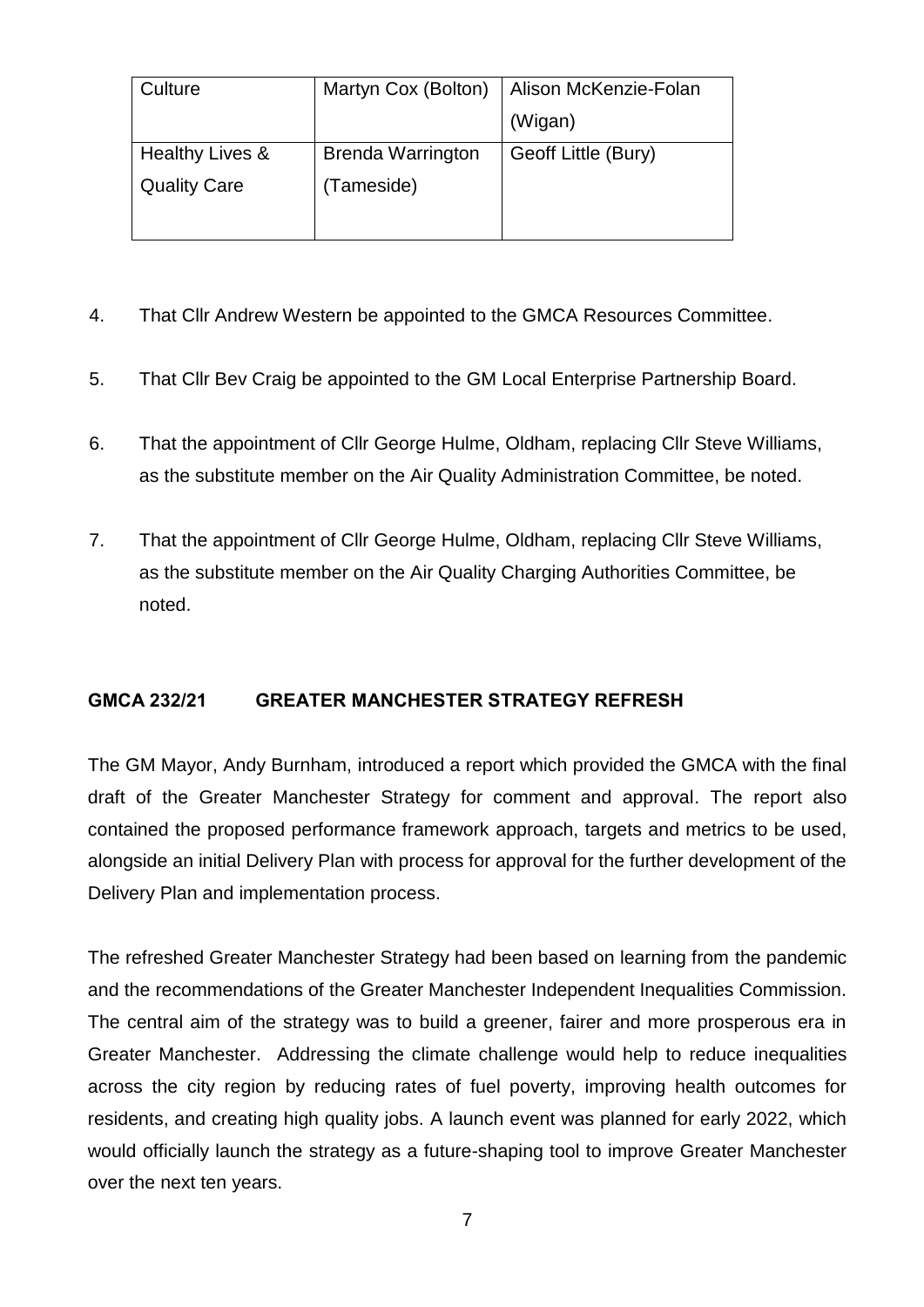#### **RESOLVED /-**

- 1. That the final draft Strategy text be approved.
- 2. That the draft performance framework, targets and approaches be approved.
- 3. That the initial Delivery Plan be noted and that the establishment of a multiagency Delivery Support Group be approved for its further iteration, development and implementation.

#### **GMCA 233/21 INTEGRATED RAIL PLAN FOR THE NORTH AND THE MIDLANDS**

The GM Mayor, Andy Burnham, introduced a report which provided members with an update on the latest TfGM analysis of the Integrated Rail Plan for the North and the Midlands ('the IRP').

The analysis confirmed that the IRP fell substantially short of expectations in terms of connectivity and that the alterations to the original vision for improved rail services were detrimental to the economic potential of the north. The proposal to have a surface station at Manchester Piccadilly was sub-optimal and would sever communities living in the vicinity of the station. It was noted that if Bradford, Sheffield, and Leeds were poorly connected, the plan would not allow for connections between these cities themselves and to Manchester to be strengthened. Additionally, there would be significant disruption to services by merging with an already congested Huddersfield line and proposed works to the TransPennie line.

Northern leaders have been working on proposals to increase potential funding using land value capture and this work would continue in order to pursue a proposal that would better meet the needs of the north of England

Members agreed that the IRP was not suitable for the Greater Manchester, especially in relation to proposed plans for a surface station at Piccadilly. The IRP had missed an opportunity to create an underground station that would contribute to the local, regional and national economy by increasing capacity and productivity. Members were also concerned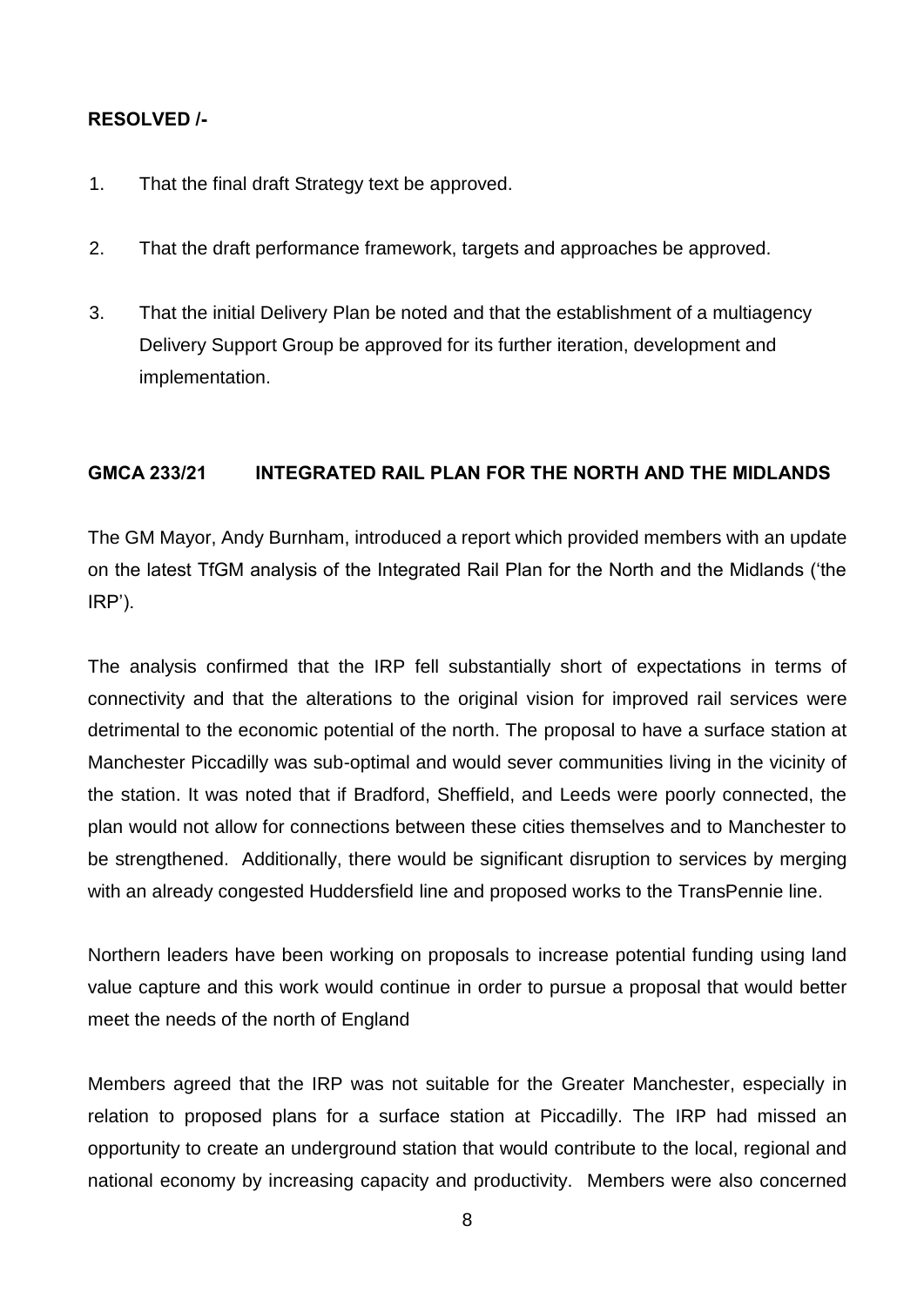that opportunities on the wider network across the north had been missed and that the effects on communities had not been properly analysed. Transport for the North had agreed that active travel should be integrated with all rail and road infrastructure, which addressed some concerns from Members.

The GMCA agreed that building the wrong infrastructure now would mean accepting an economic downgrade for Greater Manchester and would cause problems for future generations. Consequently, Members agreed that they would work to respond to the HS2 Bill and petition against it if it proposed a surface level station at Piccadilly.

- 1. That the early TfGM analysis of the Integrated Rail Plan be noted and that it also be noted that it fell substantially short of expectations in terms of connectivity through HS2 on both the east and western side of the country and linked by a high speed east & west (HS3/Northern Powerhouse Rail) service.
- 2. That it be noted that Manchester City Council would be bringing forward further evidence of the detrimental economic and wider regenerational impact as a consequence of the proposed overground station development proposals for Manchester Piccadilly.
- 3. That it be noted that there were ongoing strategic discussions underway with Trafford Council regarding the wider impact of the proposals, noting the scope for similar discussions across GM regarding the wider impact and opportunities including active travel solutions that may potentially arrive from HS2 that the opportunities be raised with Government continuously.
- 4. That it be noted that the GM Mayor would relay these concerns through the Transport for the North Board.
- 5. That it be noted collectively the Northern Leaders were considering options, including proposals for land value capture along the original proposed new line from Liverpool through Warrington to Manchester Airport and Bradford/Leeds, as an alternative proposal for submission to Government.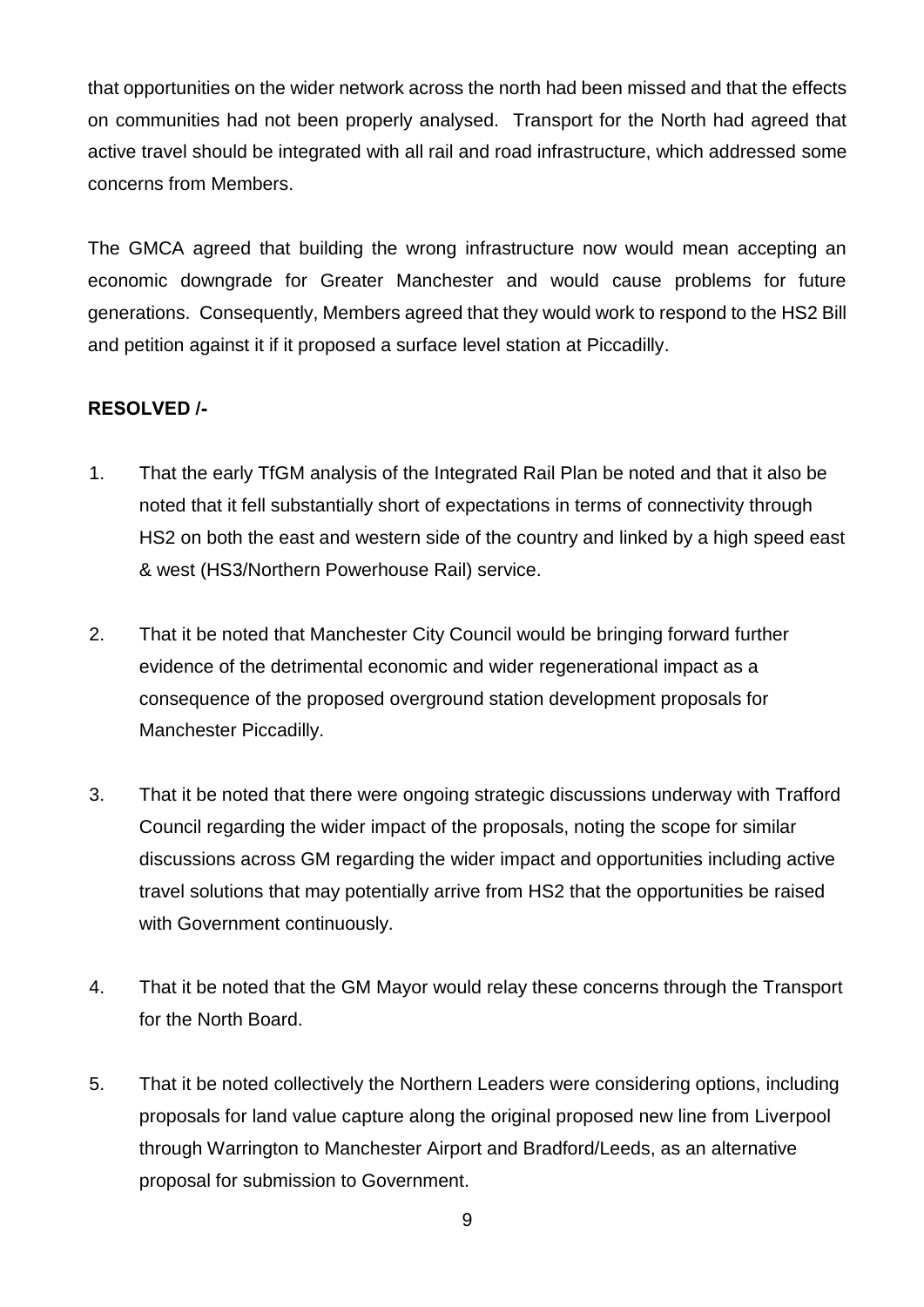6. That it be noted work was underway to respond to the HS2 Bill, including petitioning specifically against the Bill if it included the surface level Piccadilly Rail Station.

# **GMCA 234/21 GMCA RESPONSE TO THE PUBLIC CONSULTATION ON DECEMBER 2022 TIMETABLE OPTION TO IMPROVE RAIL PERFORMANCE IN THE NORTH OF ENGLAND**

The GM Mayor, Andy Burnham, introduced a report which set out the proposed approach in response to the consultation on the timetable options to improve rail performance in the north of England. The timetable that had been proposed would have the effect of reducing rail services due to current inadequate rail infrastructure. As a consequence of the proposals, Wigan and Stockport in particular would be negatively impacted. The GM Mayor had attended a meeting of Transport for the North and had proposed a formal objection to the consultation unless a timetable for infrastructure upgrades was also provided.

Members highlighted the challenges that their own districts would face as a result of the proposals. Whilst recognising that Stockport has more rail lines than most, the proposals drastically reduce opportunities and access to culture and leisure facilities across the conurbation; in Wigan, there would be no direct lines to Manchester Airport and Piccadilly; in Oldham, the Greenfield and Mosley service proposals would drastically impact on employment opportunities.

Timetabling was raised as a wider issue as services in some districts were not evenly spaced within the hour which disincentivised passengers from using the network. The removal of weekend services would be detrimental to Greater Manchester's aspirations of increasing leisure patronage which had begun to see some recovery. The rail network was also important at evenings to provide transport to and from the conurbation's sporting grounds.

### **RESOLVED /-**

1. That it be noted that the proposals for rail timetable improvements for December 2022 included a reduction in the current service levels in the north of England, given limitations of the current infrastructure.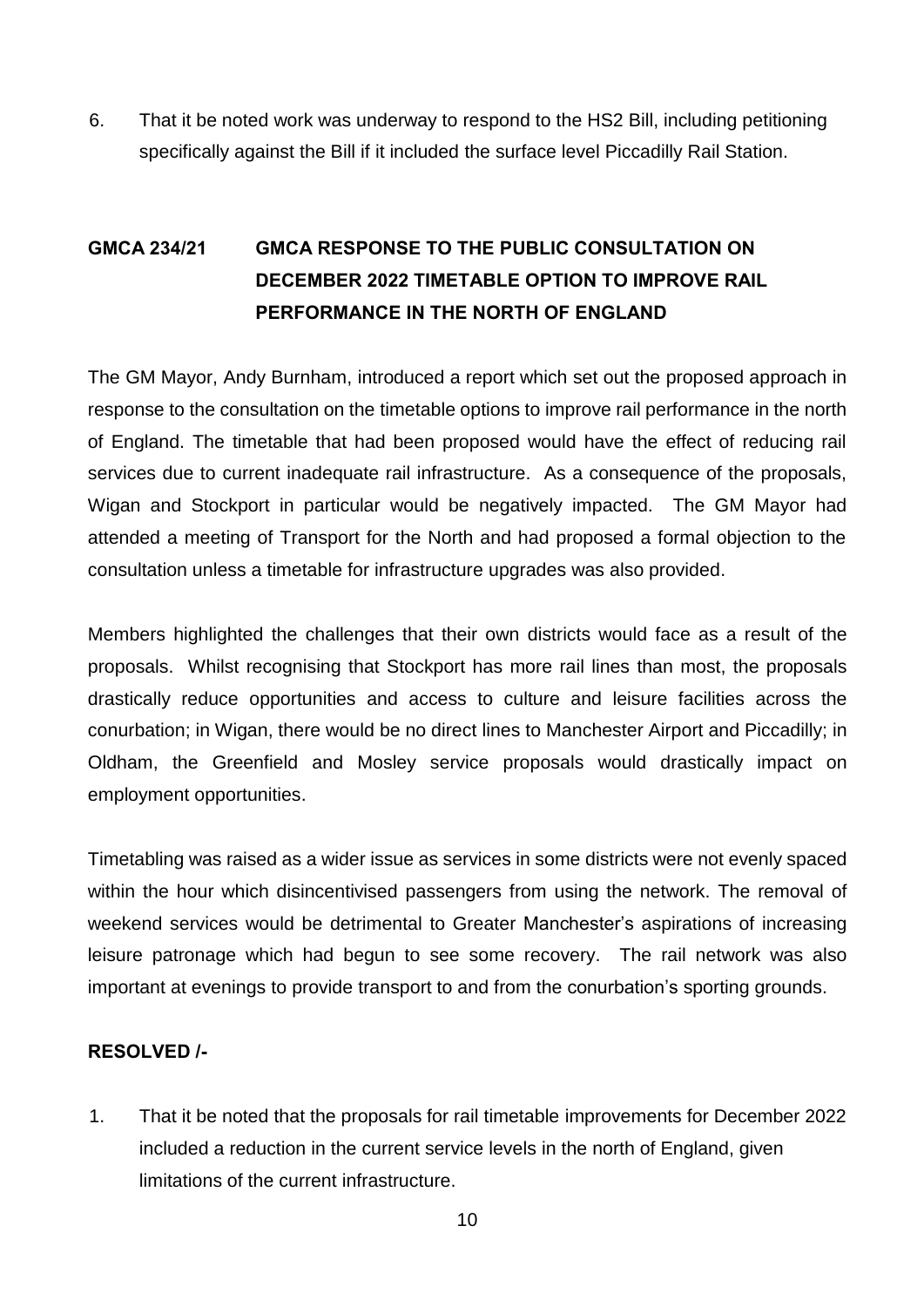- 2. That it be agreed that the GMCA formally object to the new timetable proposals, unless a timetable for the required infrastructure improvements be provided.
- 3. That it be noted that the analysis undertaken by TfGM has suggested that the network could support 2 trains per hour, throughout the day, on the Greenfield and Mosley line from May 2022 and that the proposal would be included in the formal response to the timetable proposals.
- 4. That authority be delegated to the Chief Executive Officer, GMCA & TfGM, in consultation with the Mayor of Greater Manchester, to approve and submit a response to the consultation on behalf of GMCA.

### **GMCA 235/21 YOUTH HOMELESSNESS PREVENTION PATHFINDER**

Salford City Mayor, Paul Dennett, Portfolio Lead for Housing, Homelessness & Infrastructure, introduced a report which provided members with an update on the Youth Homelessness Prevention Pathfinder (2021) and the plans for a Youth Homelessness Prevention Social Outcomes Contract (2022-24).

The pathfinder intended to reduce demand at the crisis stage and improve resilience against homelessness. It had been co-produced with individuals who had lived experience of homelessness and carried this experience at its heart. It was hoped that the Youth Homelessness Prevention Social Outcomes Contract would result in further positive outcomes for around 1500 young people.

Members noted that the pandemic had exacerbated youth homelessness and more needed to be done to prevent young people from becoming homeless. Higher risk groups have been identified and a partnership approach was proposed to ensure that these groups were fully supported into proper housing.

Members were reminded that the Housing First scheme had successfully supported 300 clients to date, however it was disappointing that there had been no confirmation from Government regarding the continuation funding support for the scheme.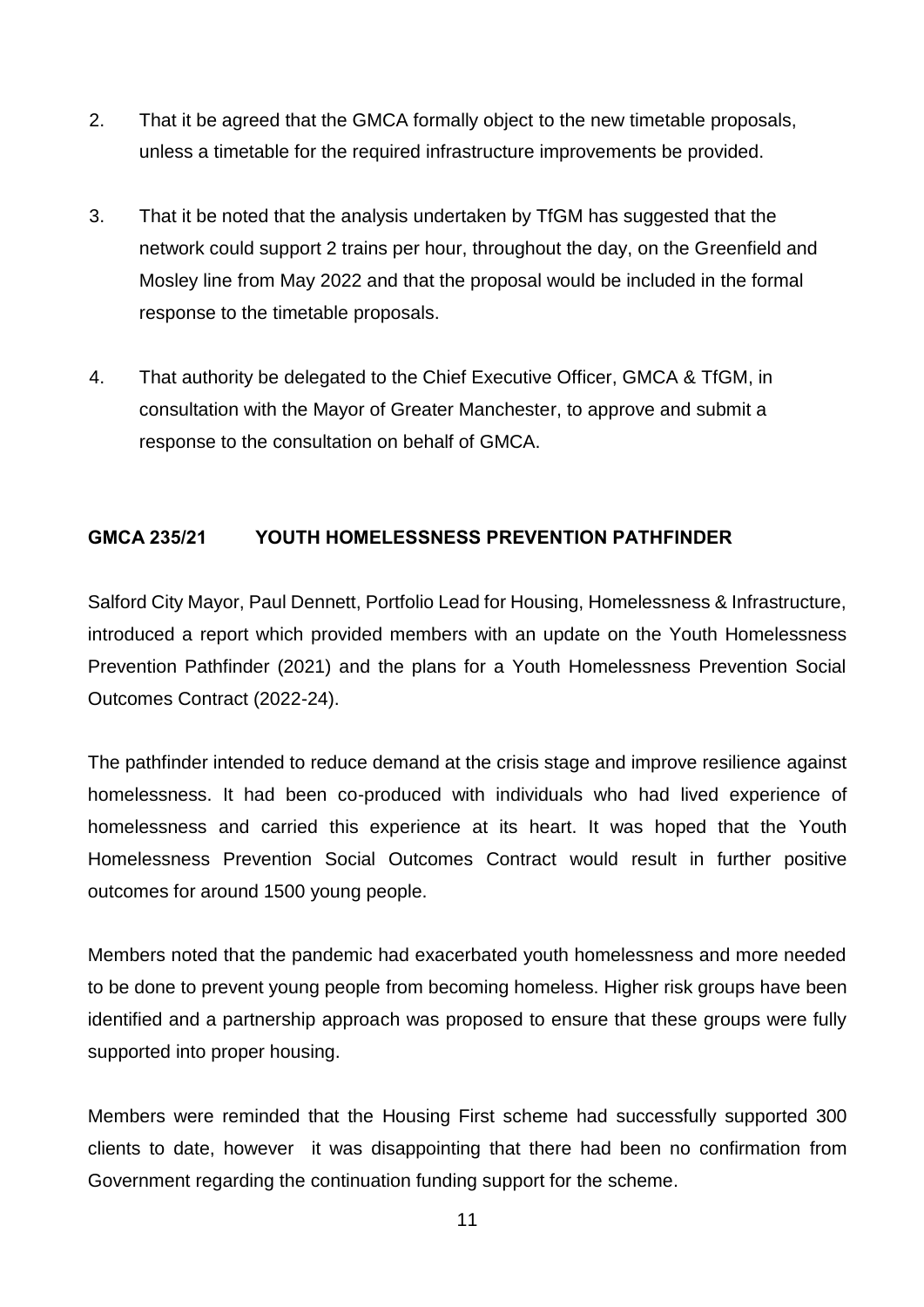### **RESOLVED /-**

- 1. That the update in relation to the Youth Homelessness Prevention Pathfinder 2020/21 be noted.
- 2. That the contract award be delegated to the GMCA Treasurer.
- 3. That funding for the contract from the Reform Investment Fund (£2.5m) and 2019/20 Business Rates (£2.5m) contribution totalling £5m for years 2022-2024 be approved.

#### **GMCA 236/21 GM MOVING IN ACTION – GM MOVING STRATEGY 2021-31**

GM Mayor, Andy Burnham, introduced a report which provided the members with the final draft of the GM Moving in Action Strategy.

The campaign video was played for Members and thanks were given to the GM Moving team for their hard work.

Members highlighted the importance of physical activity for both physical and mental health and made reference to the positive impacts of exercise evidenced especially during the pandemic. As recovery from the pandemic continued, physical activity would provide a lifeline to residents who had experienced social isolation by bringing them together with others and it was recognised that here were lots of outdoor activities available for those who wanted to limit COVID-19 transmission. Greater Manchester could be a leader in this space by using social prescribing to drive change and build happier and healthier communities. Members highlighted that investments were being made into leisure facilities in districts which would further support the GM Moving Strategy.

### **RESOLVED /-**

1. That the Strategy and the approach set out be endorsed for local authorities and other partners across the system to enact.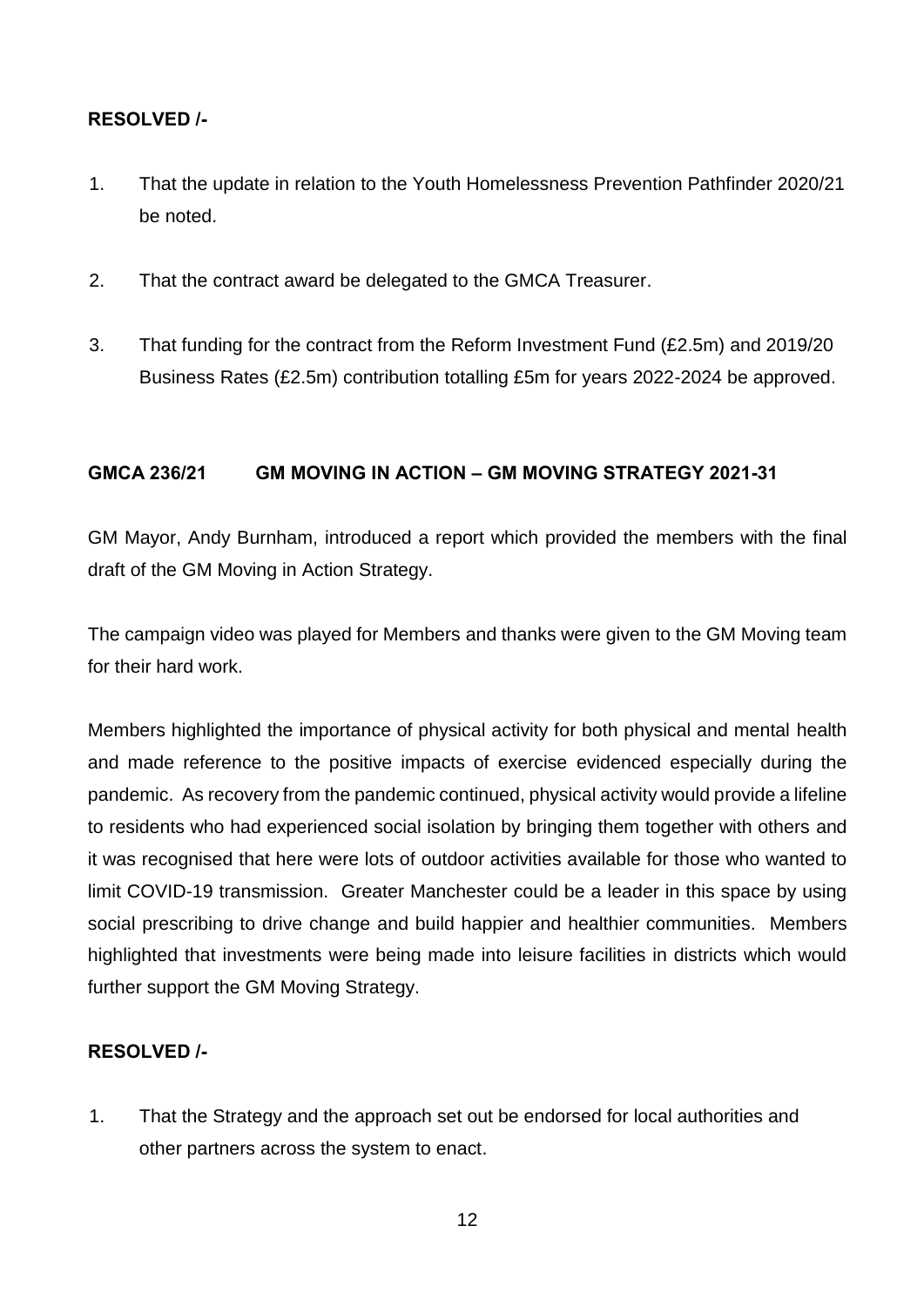- 2. That it be recommended that senior leaders from across Greater Manchester agencies continue to provide visible strategic leadership on this agenda at the highest level.
- 3. That it be recommended that Local Authority senior leaders provide ongoing support to their district integrated locality teams and local networks, supporting culture change, system change and behaviour change.
- 4. That it be recommended that Local Authorities facilitate a meeting of key strategic leaders across the integrated system in each district in 2022.

# **GMCA 237/21 DEVOLVED ADULT EDUCATION BUDGET – PROPOSED PRIORITIES AND APPROACH FOR 2022/2023 ONWARDS**

Councillor Bev Craig, Portfolio Lead for Digital, Education, Skills, Work & Apprenticeships introduced a report which provided an overview of progress against the planned priorities of the Adult Education Programme since its inception in August 2019. The report outlined the proposed process for continuing plan-led grant funding agreements and extensions to the procured contracts for 2022/23 (academic year), in addition to providing an outline of the proposed refreshed objectives for the Adult Education Programme, in preparation for implementation from 2022/23.

The programme had funded over 200 level three courses and provided support to key sectors during the pandemic. The flexibility of the programme was crucial to its success and had provided courses to 1200 people to create key workers, including HGV drivers. Members praised the programme's progress and highlighted its importance in helping residents to take advantage of gaps in the labour market at pace.

- 1. That the progress against the planned priorities be noted.
- 2. That the proposed process for continuing plan-led grant funding agreements and extension to the procured contracts for 2022/2023 academic year be agreed.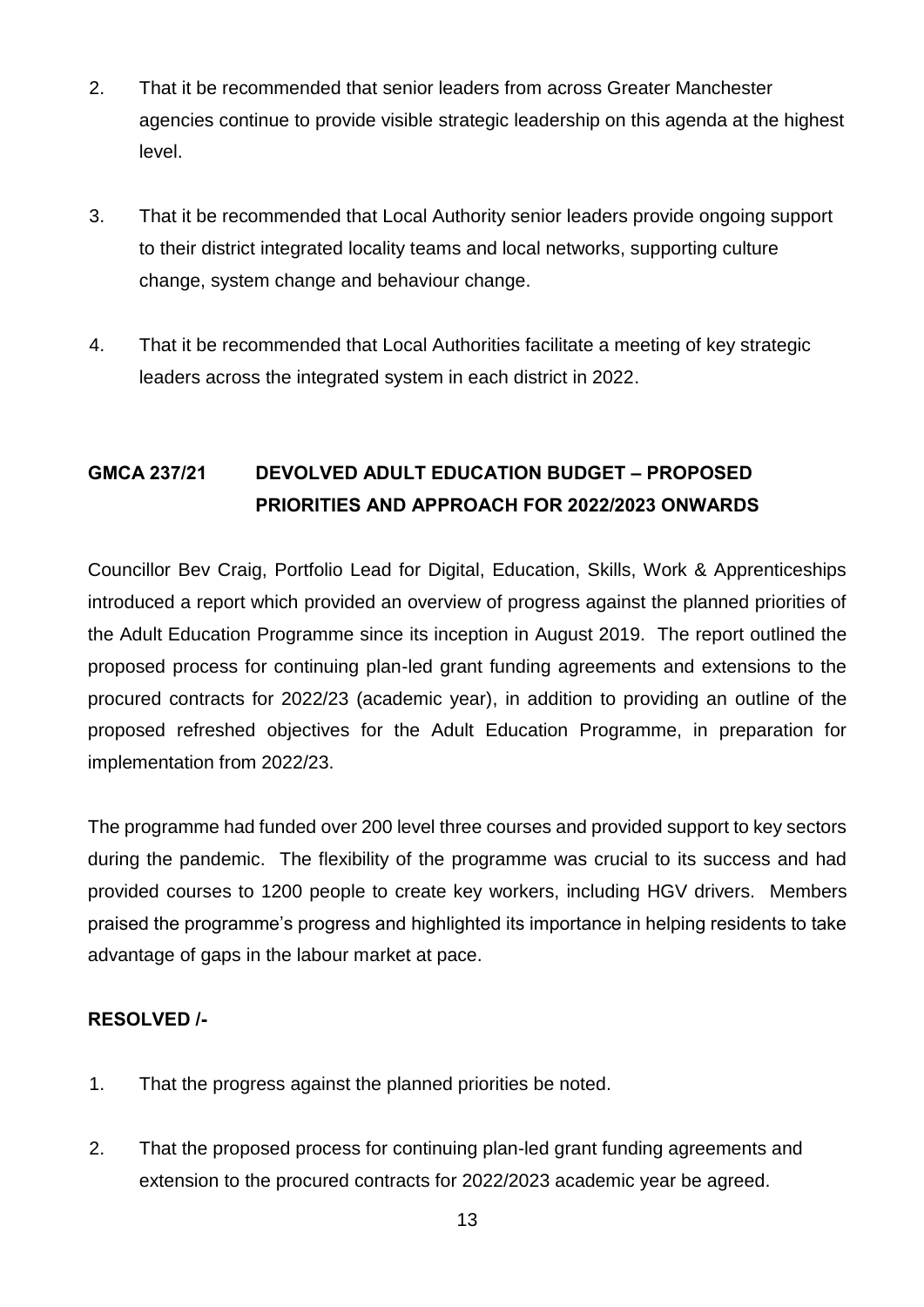3. That the proposed refreshed objectives for the Adult Education Programme, in preparation for implementation from 2022/23 academic year be agreed.

## **GMCA 238/21 GREATER MANCHESTER GROWTH LOCATIONS UPDATE**

Salford City Mayor, Paul Dennett, Portfolio Lead for Housing, Homelessness & Infrastructure, introduced a report which set out the six Growth Locations identified within the updated Greater Manchester Strategy and the work that was progressing to support the development of the Growth Locations.

The six Growth Locations presented a unique opportunity to respond to the needs of the conurbation and level up Greater Manchester by helping it to meet its ambitious targets across several strategies. The identified locations would support employment, education and housing with a focus on inclusive growth.

Members were pleased with the plans and noted the chance to make a real difference for residents who lived and worked within the Growth Locations. The longevity of each area would require strong forward planning, including good transport infrastructure which would be essential to each location's ongoing development.

- 1. That the six GM Growth Locations as set out in section 2 of the report be endorsed.
- 2. That the work plan and progress update and next steps be noted.
- 3. That it be noted that further details on each of the Growth Locations would be shared at the 'A new era for Greater Manchester – Greener, Fairer and more Prosperous' event in January 2022.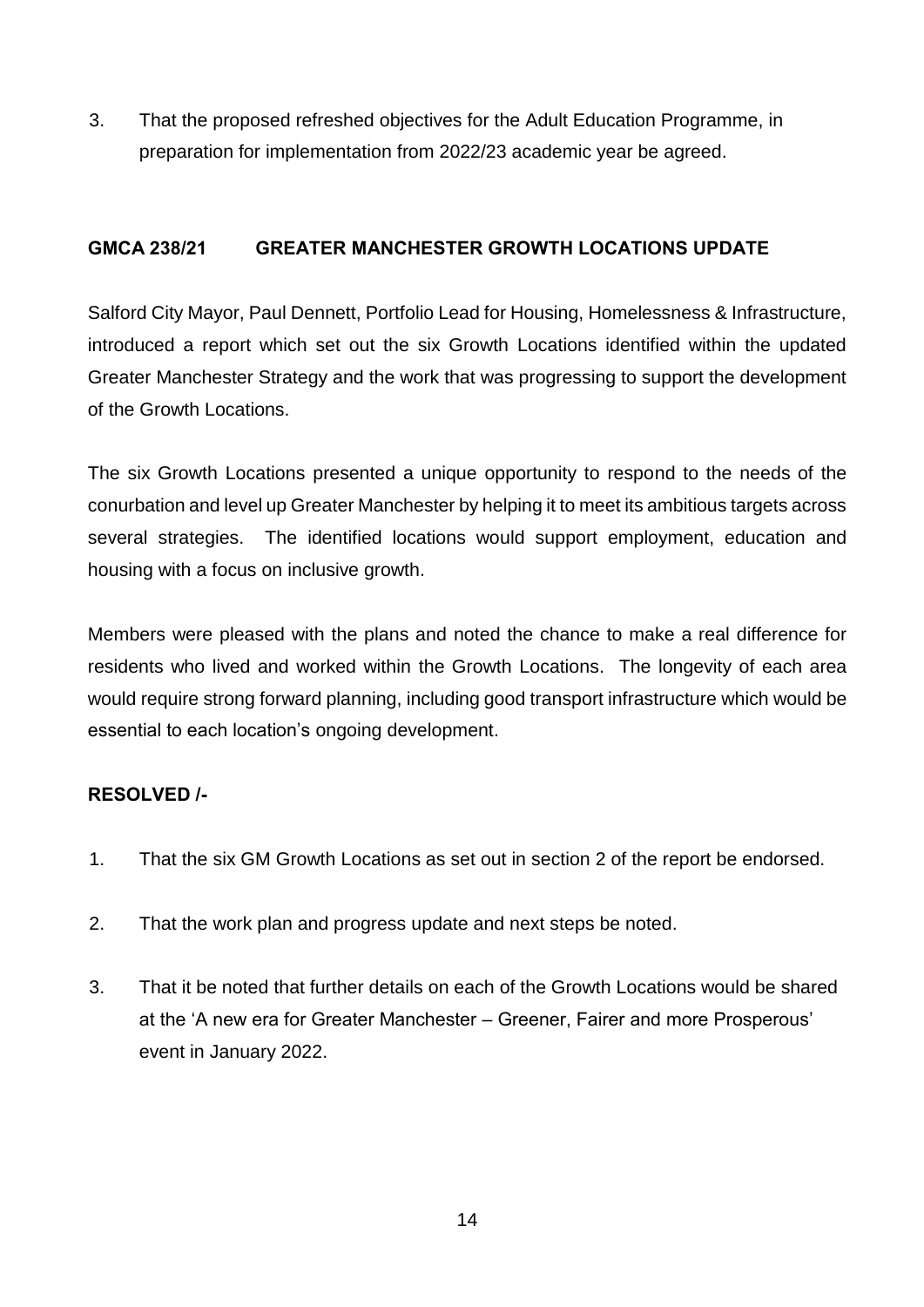# **GMCA 239/21 DELIVERING NET ZERO CARBON SOCIAL RENTED HOMES – A WHOLE SYSTEM CHALLENGE FOR GREATER MANCHESTER**

Salford City Mayor, Paul Dennett, Portfolio Lead for Housing, Homelessness & Infrastructure, introduced a report which sought approval for a proposed approach to the delivery of net zero carbon social rented homes. The report also provided an initial interim report on the development of a robust delivery plan, which would be forthcoming in early 2022.

Members were reminded that the strategy was a critical element to addressing homelessness and rough sleeping in Greater Manchester. Research from the National Housing Federation highlights some of the challenges being faced, with 2M children Christmas in housing that was overcrowded, unaffordable or unsuitable. The research also highlighted the underfunding for social rent, together with the fact that larger homes were deemed more expensive to build leading to an acute shortage of family sized social homes.

In Greater Manchester there were currently there were over 1000 people living in emergency accommodation, 4000 households were also in in temporary accommodation at the end of June 2021, compared to 3535 in 2020, representing a 13% increase.

Since 1980, over 95,000 homes have been purchased under right to buy schemes, with over 40% of those homes moving into the private rented sector and many of those homes not replaced. Right to buy and right to acquire schemes continued to operate despite the chronic undersupply of truly affordable housing. Greater Manchester has committed to building 30,000 social rented or affordable homes within 'Places for Everyone' Plan as part of the overall commitment to deliver 50,000 affordable homes during the period of the Plan. The Plan also commits to any new homes being carbon free form 2028.

The Affordable Homes Programme which would be in operation until 2026 with 50% for affordable home ownership and 50% for affordable rent and not exclusively for social rent. Five Greater Manchester Authorities were not eligible to apply for social rent grant due to constraints of the scheme, which was exacerbating the housing crisis. Members called on Government to work with Greater Manchester to support those who were currently ineligible and to match Greater Manchester's ambitions to provide good-quality net zero carbon social rented homes.

15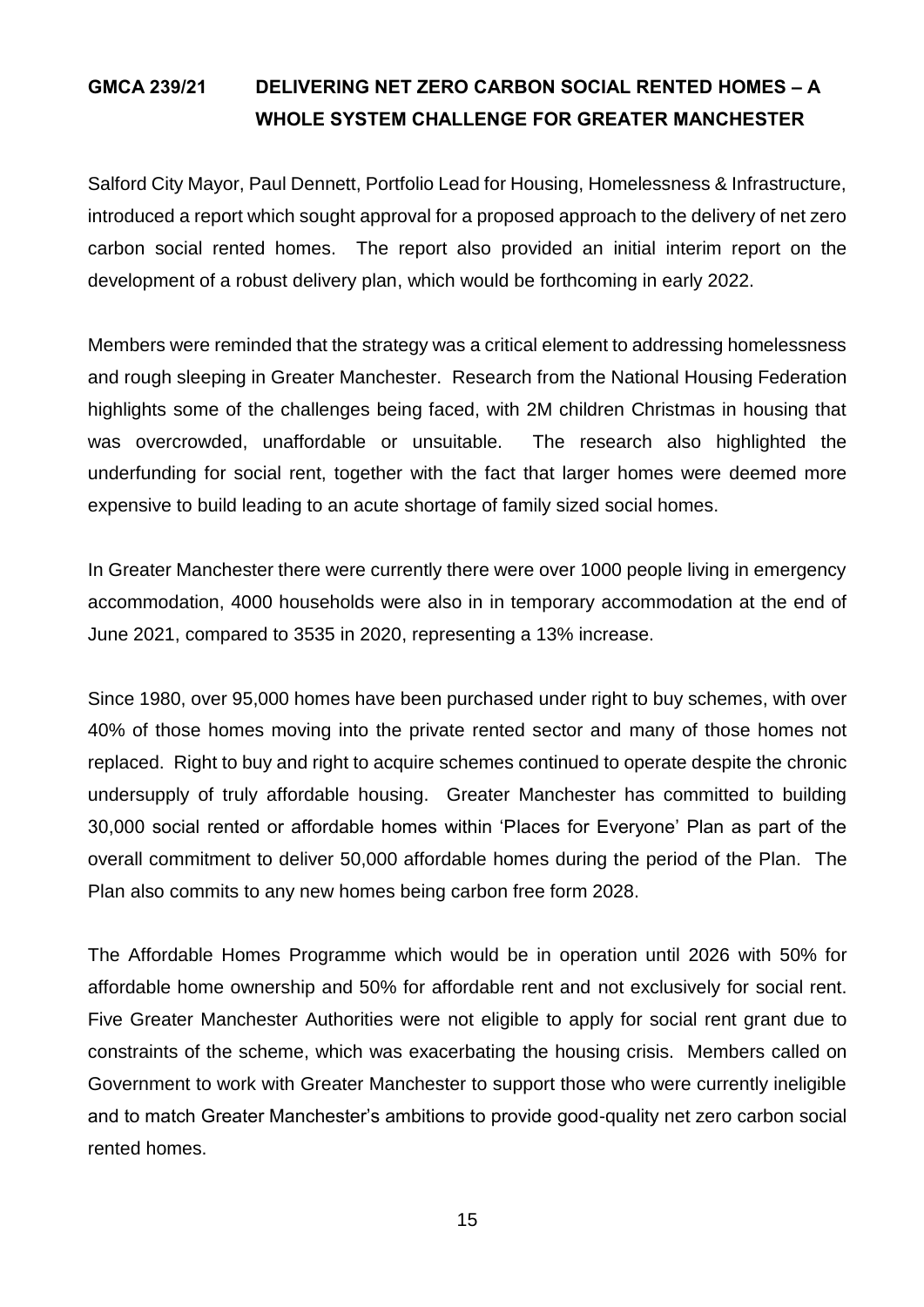The strategy was more than just homes and was integral to inclusive growth, employment and the required infrastructure to deliver.

### **RESOLVED /-**

- 1. That a further report detailing a robust Delivery Plan will be submitted to the GMCA in the New Year.
- 2. That the GMCA support the call for more support from Central Government to enable Greater Manchester to reach its ambition and specifically for a change in the criteria to enable all GM Local Authorities to access the Affordable Homes Grant.
- 3. That the ambitions set out in the GM Mayor's manifesto to achieve delivery of 30,000 net zero carbon social rented homes by 2038 be endorsed.
- 4. That the adoption of the whole system challenge approach to delivery of these ambitions set out in the paper and the commencement of the work outlined be agreed.
- 5. That it be noted that significant support will be required from Government to achieve substantial and sustained progress toward our ambitions.

# **GMCA 240/21 GREATER MANCHESTER GO NEUTRAL SMART ENERGY FRAMEWORK**

Councillor Neil Emmott, Portfolio Lead for Green City Region, introduced a report which updated members on the establishment of the Go Neutral Smart Energy call-off framework to support the city region's public bodies in optimising renewable energy generation and storage on their estates and assets. The Go Neutral Framework aimed to accelerate the delivery of up to 300MW of renewable energy generation across the conurbation over the next 3 years through the creation of portfolios of smart energy opportunities.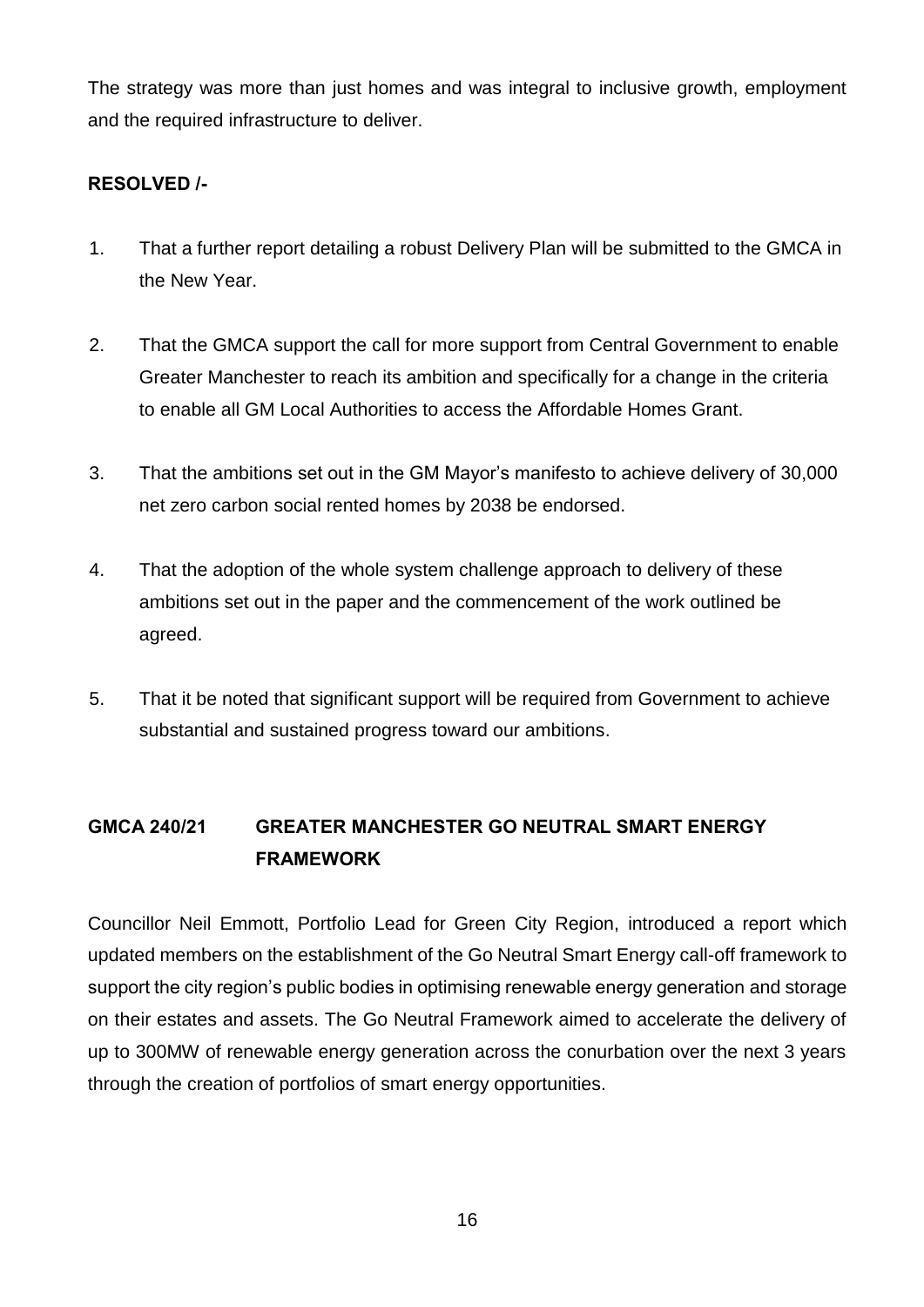The acceleration of the move to net zero carbon would place a strain on the electricity grid and the Go Neutral Framework was designed to reduce the strain. It would support the creation of local jobs and would mark a key milestone in decarbonising Greater Manchester.

### **RESOLVED /-**

- 1. That the establishment of a Smart Energy call-off framework be approved.
- 2. That a call-off framework fee structure be approved.
- 3. That it be noted that if viable projects were achieved, GMCA partners may require additional support to access funds to further develop and deliver the projects.
- 4. That it be noted that the environmental outcome was to substantially reduce the carbon emissions of Greater Manchester's public estate, through new and additional renewable energy generation and storage capacity.

# **GMCA 241/21 GREATER MANCHESTER ECONOMIC DASHBOARD AND ECONOMY PORTFOLIO UPDATE**

GM Mayor, Andy Burnham, updated Members on the latest version of the Greater Manchester Economic Resilience Dashboard and an overview of activity related to the Greater Manchester Local Industrial Strategy and Economy portfolio.

Members heard about the effects of the Government's latest COVID-19 guidance on businesses and the economy. The suggestion to minimise socialising without the Government providing additional financial support was having an adverse impact for many businesses across the city region as the Christmas and New Year period was a crucial time of year that made up for the quieter winter months. There had been reports that over 80% of businesses were experiencing significant cancellations as a result of the Government's advice and concerns around the new COVID-19 variant. Members called on the Government to provide additional financial support to businesses and employees who relied on in-person trade and whose incomes would suffer as a result of the new variant and the guidance around it.

17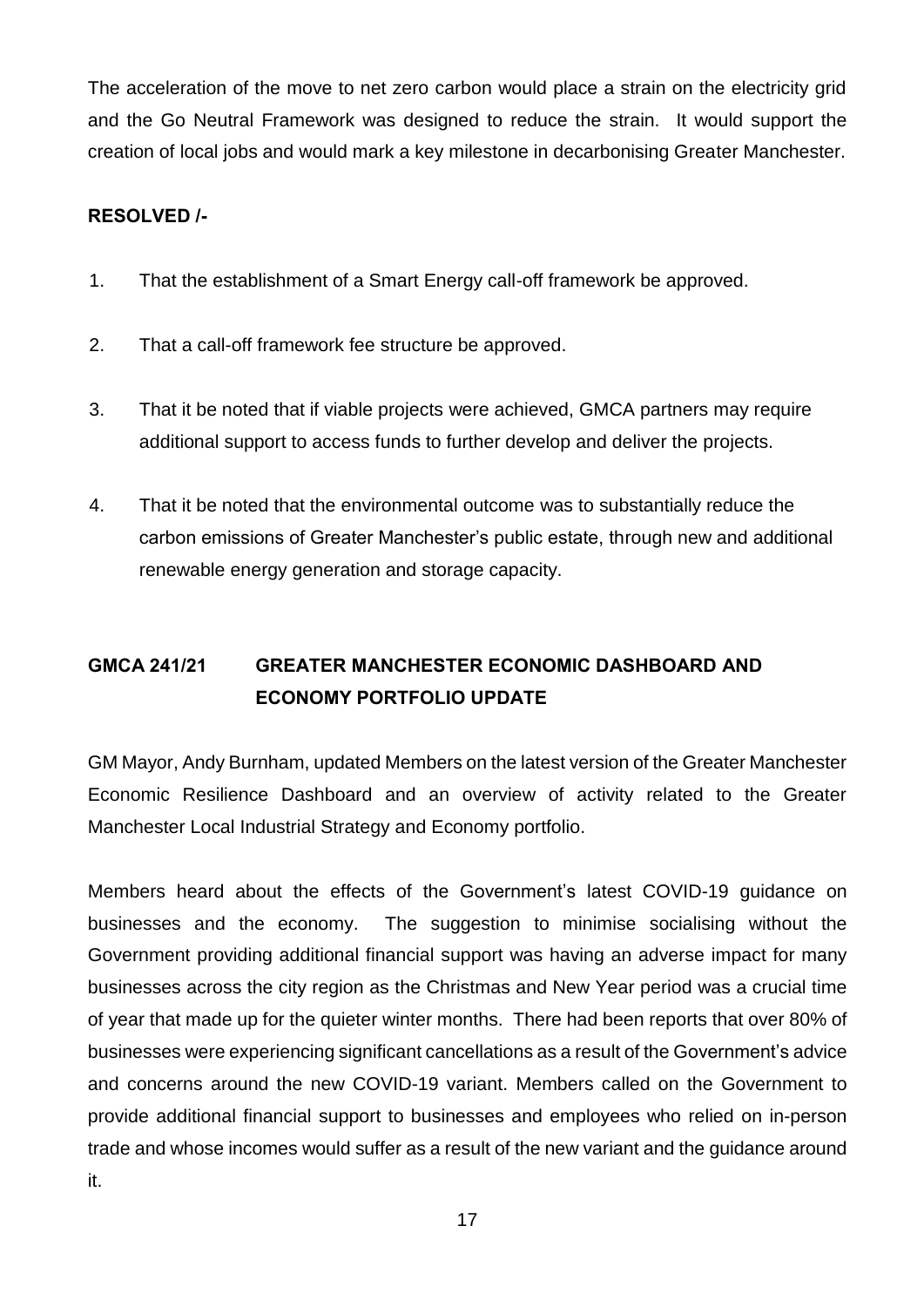### **RESOLVED /-**

- 1. That the GMCA request the Chancellor to provide support and assistance for all the business sectors and individuals who will be affected by the introduction of the new guidance in response to the next phase of the pandemic and that action is taken immediately.
- 2. That the latest update of the Greater Manchester Economic Resilience Dashboard and response be noted, including delivery of the Local Industrial Strategy and Greater Manchester Economic Vision.

## **GMCA 242/21 LOCAL GROWTH DEAL PROGRAMME UPDATE**

GM Mayor, Andy Burnham, introduced a report which updated members on the progress made on the Local Growth Deal Programmes (tranches 1, 2, and 3) and sought expenditure approvals for the Oldham Town Centre Regeneration scheme. The report also provided an update on the health check of the Stockport Mixed Use scheme and sought expenditure approval of the Mayors Challenge Fund contribution to this scheme.

- 1. That the progress made in relation to the Growth Deal Transport schemes as set out in section 3 and 4 of the report be noted.
- 2. That the progress made in relation to the Non-Transport Skills Capital and Economic Development and Regeneration (ED&R) programmes as set out in section 6 of the report, be noted.
- 3. In relation to the Stockport Mixed Use scheme:
	- that it be noted that the Full Business Case health check has recently been undertaken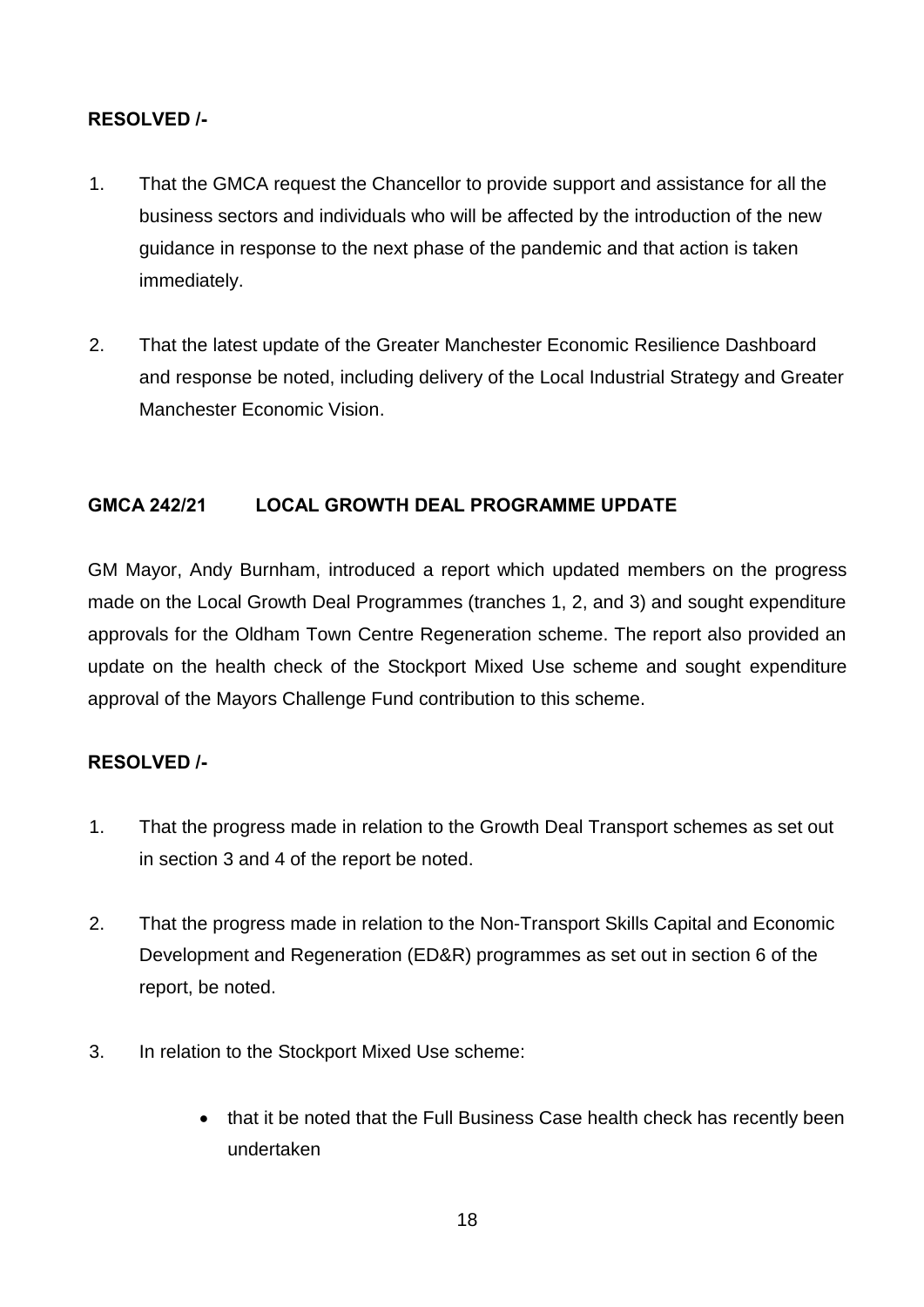- that it be noted that GM Chief Executives have (in line with agreed governance) agreed the allocation of Growth Deal programme contingency allowance to the scheme
- that the remaining contribution of £8.845 million from the Mayors Challenge Fund (MCF) to provide the full, overall, contribution to the scheme from the MCF of £11.263 million be approved
- that Final Full Approval to the scheme be granted to enable a contract for the main construction works to be awarded and for the scheme to progress.
- 4. That the expenditure approval of Growth Deal funding for the remaining two packages of the Oldham Town Centre Regeneration works as set out in Section 5 of the report be agreed, subject to confirmation of the funding and approval by the Chief Executive Officer, GMCA & TfGM.

# **GMCA 243/21 GREATER MANCHESTER INVESTMENT FRAMEWORK, CONDITIONAL PROJECT APPROVAL**

Eamonn Boylan, Chief Executive GMCA & TfGM, introduced a report which sought approval for an investment into My First Five Years Ltd and approval for follow-on investments into Immersify Education Limited and Tootoot Limited. Members were informed that the investments would be made from recycled funds.

- 1. That an investment into My First Five Years Ltd of up to £750k be approved.
- 2. That a follow-on investment into Immersify Education Ltd of up to £200k be approved.
- 3. That a follow-on investment into Tootoot Limited of up to £100k be approved.
- 4. That authority be delegated to the GMCA Treasurer and GMCA Monitoring Officer to review the due diligence information in respect of the above Fund, and, subject to their satisfactory review and agreement of the due diligence information and the